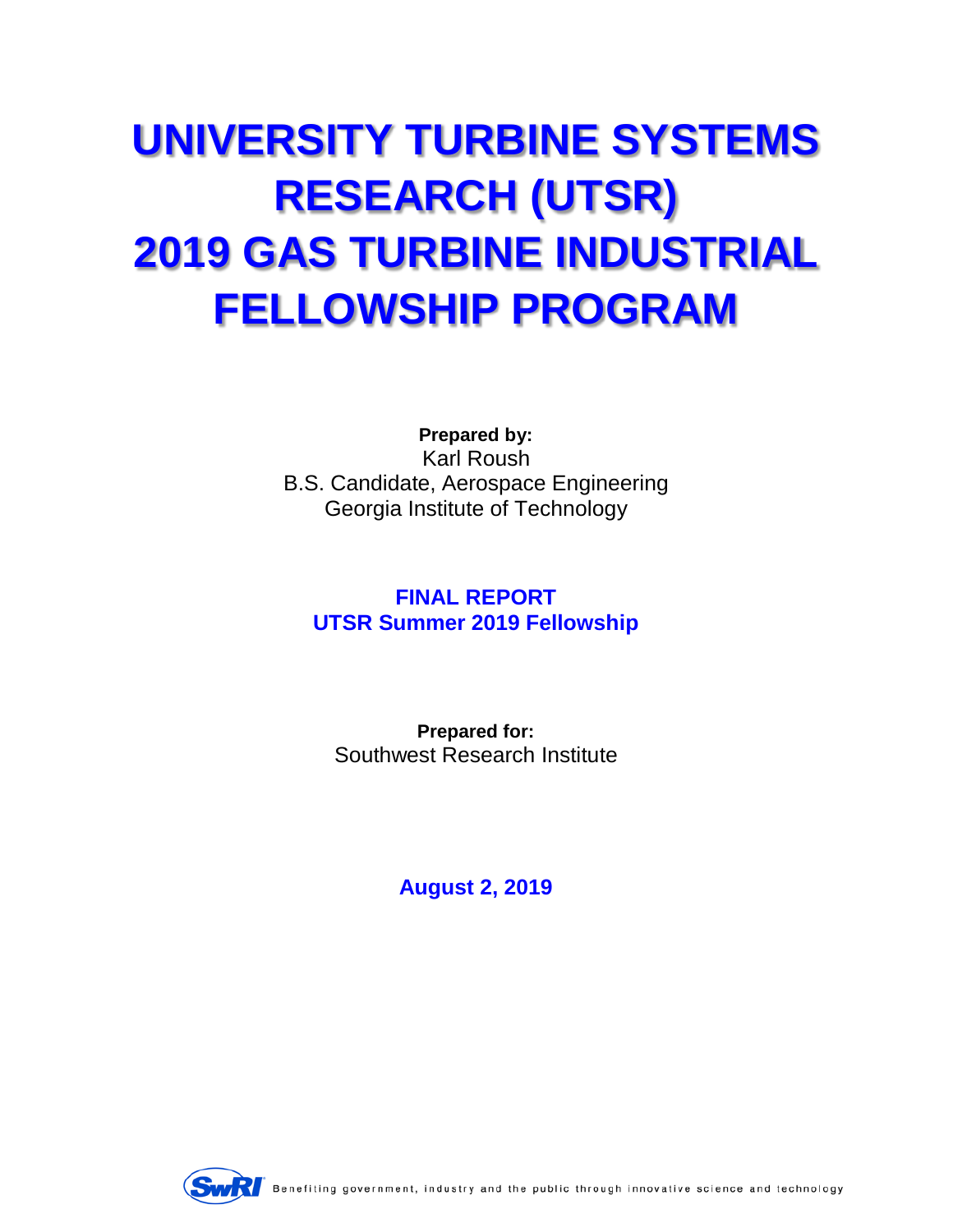SOUTHWEST RESEARCH INSTITUTE® 6220 Culebra Road San Antonio, Texas 78238

# **UNIVERSITY TURBINE SYSTEMS RESEARCH (UTSR) 2019 GAS TURBINE INDUSTRIAL FELLOWSHIP PROGRAM**

**Prepared by:** Karl Roush B.S. Candidate, Aerospace Engineering Georgia Institute of Technology

**FINAL REPORT UTSR Summer 2019 Fellowship**

**Prepared for:** Southwest Research Institute

## **August 2, 2019**

**Approved:**

**Grant O. Musgrove Manager, R&D Propulsion & Energy Machinery**



Benefiting government, industry and the public through innovative science and technology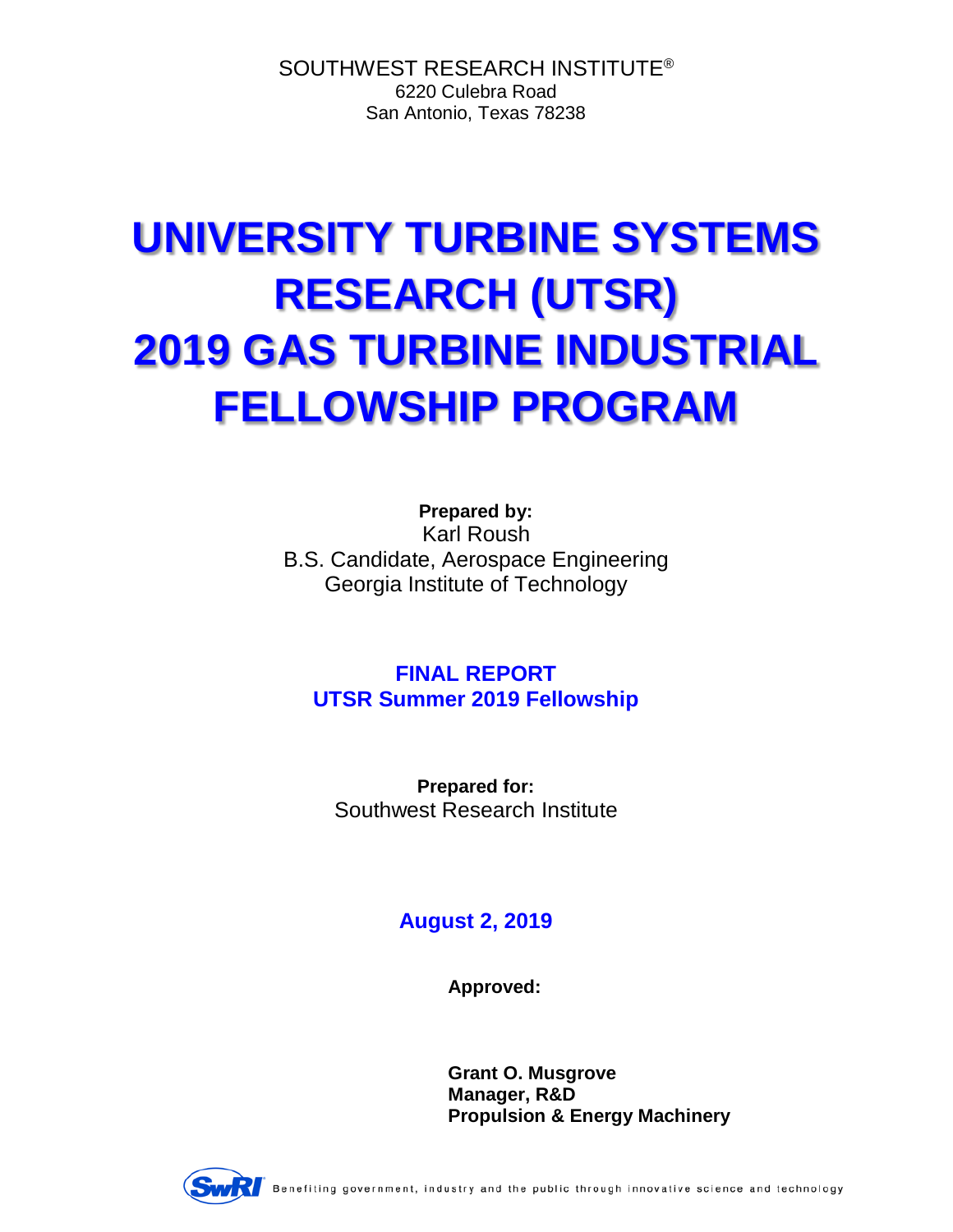# **TABLE OF CONTENTS**

| <b>Section</b> |     |       | Page |
|----------------|-----|-------|------|
| 1 <sub>1</sub> |     |       |      |
| 2.             |     |       |      |
|                | 2.1 |       |      |
|                | 2.2 |       |      |
|                | 2.3 |       |      |
|                |     | 2.3.1 |      |
|                |     |       |      |
|                | 2.4 |       |      |
|                | 2.5 |       |      |
| 3.             |     |       |      |
|                | 3.1 |       |      |
|                | 3.2 |       |      |
|                | 3.3 |       |      |
| $\overline{4}$ |     |       |      |
|                | 4.1 |       |      |
|                | 4.2 |       |      |
| 5.             |     |       |      |
|                | 5.1 |       |      |
|                | 5.2 |       |      |
|                | 5.3 |       |      |
| 6.             |     |       |      |
|                | 6.1 |       |      |
|                | 6.2 |       |      |
| 7.             |     |       |      |

# **LIST OF FIGURES**

**Figure** 

Page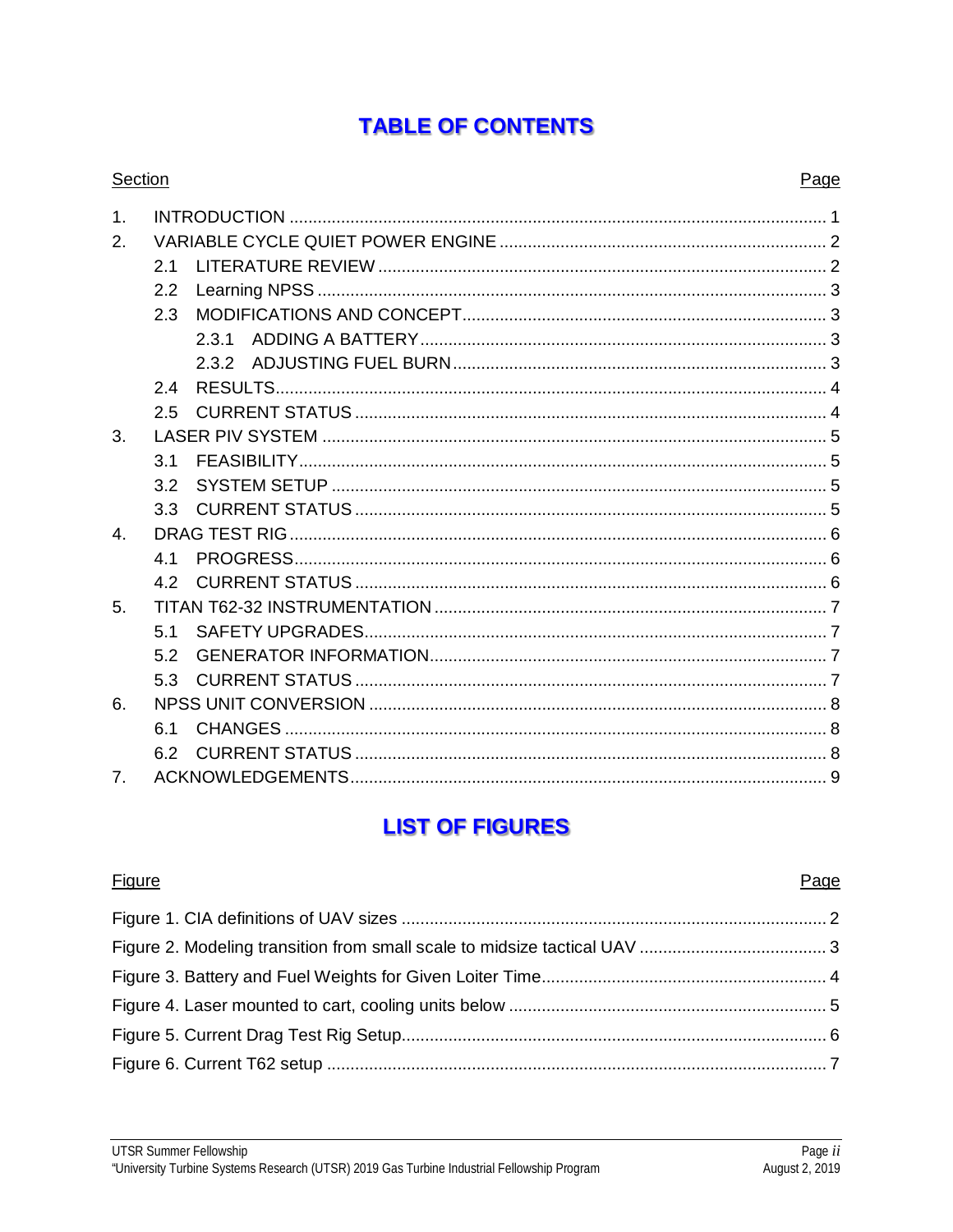### **1. INTRODUCTION**

<span id="page-3-0"></span>The UTSR Fellowship offers university students the opportunity to experience industrial gas turbine design and manufacturing environments. Southwest Research Institute® (SwRI®) manages and participates in this program. The Fellowship splits tasks among various sections of Division 18, Department 04. As such, this report will cover various tasks from NPSS (Numerical Propulsion System Simulation) analysis to hardware modifications.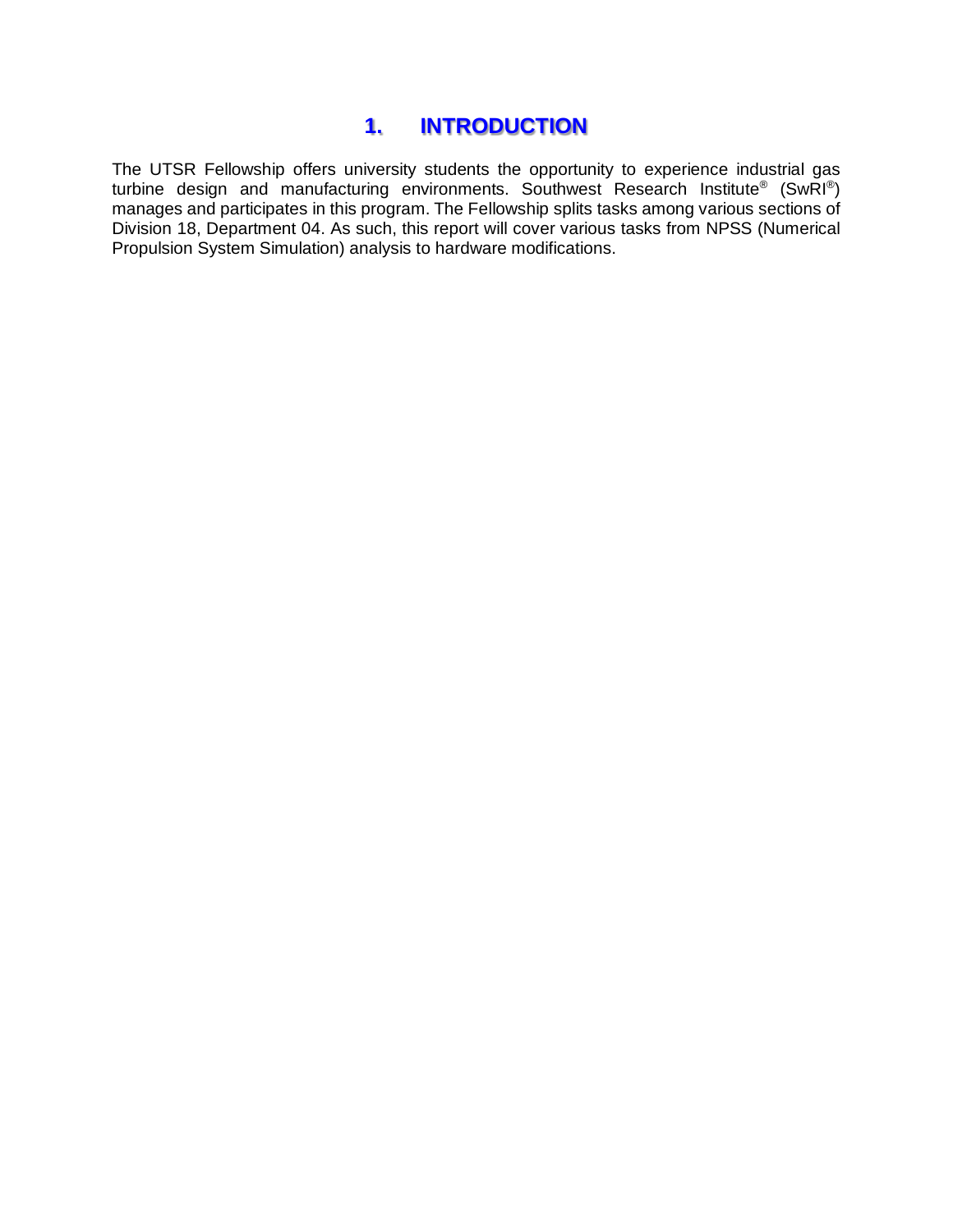# **2. VARIABLE CYCLE QUIET POWER ENGINE**

<span id="page-4-0"></span>The purpose of this project was to examine the viability of a variable cycle engine within a given mission profile. Essentially, the system includes a ducted fan allowing for optimum design of the propulsion system aerodynamics without sacrificing the aero performance of the compact fuel-toelectric system.

#### <span id="page-4-1"></span>**2.1 LITERATURE REVIEW**

An initial literature review showed that mini UAVs (Unmanned Aerial Vehicles) preform best with electric and that larger "strategic" aircraft are better off with a combustion engine. However, the middle range ("tactical") are ideal candidates for a hybrid propulsion system.

An initial calculation based off of the TigerShark UAS system (500 lbs.) showed that a hybrid system could provide the requisite power at this size. This was then scaled up to the test aircraft which has a MTOW of about 3,000 lbs. The power requirements at this size are in line with current hybrid technology, though the specifics will vary based on mission profile.

| Category  | Mini                     | <b>Tactical</b>                                                                      | Strategic                           |
|-----------|--------------------------|--------------------------------------------------------------------------------------|-------------------------------------|
| Altitude  | Low                      | Low to medium                                                                        | Medium to high                      |
| Endurance | Short<br>(about an hour) | Medium<br>(up to several hours)                                                      | Long<br>(ranges from hours to days) |
| Range     | Close-range              | Limited to line-of-sight (approximately<br>300 kilometers or less) (about 186 miles) | Long range                          |
| Example   | Raven                    | Shadow                                                                               | Global Hawk                         |
|           |                          |                                                                                      | 括                                   |

Sources: CIA (information); DOD (photos).

<span id="page-4-2"></span>**Figure 1. CIA definitions of UAV sizes**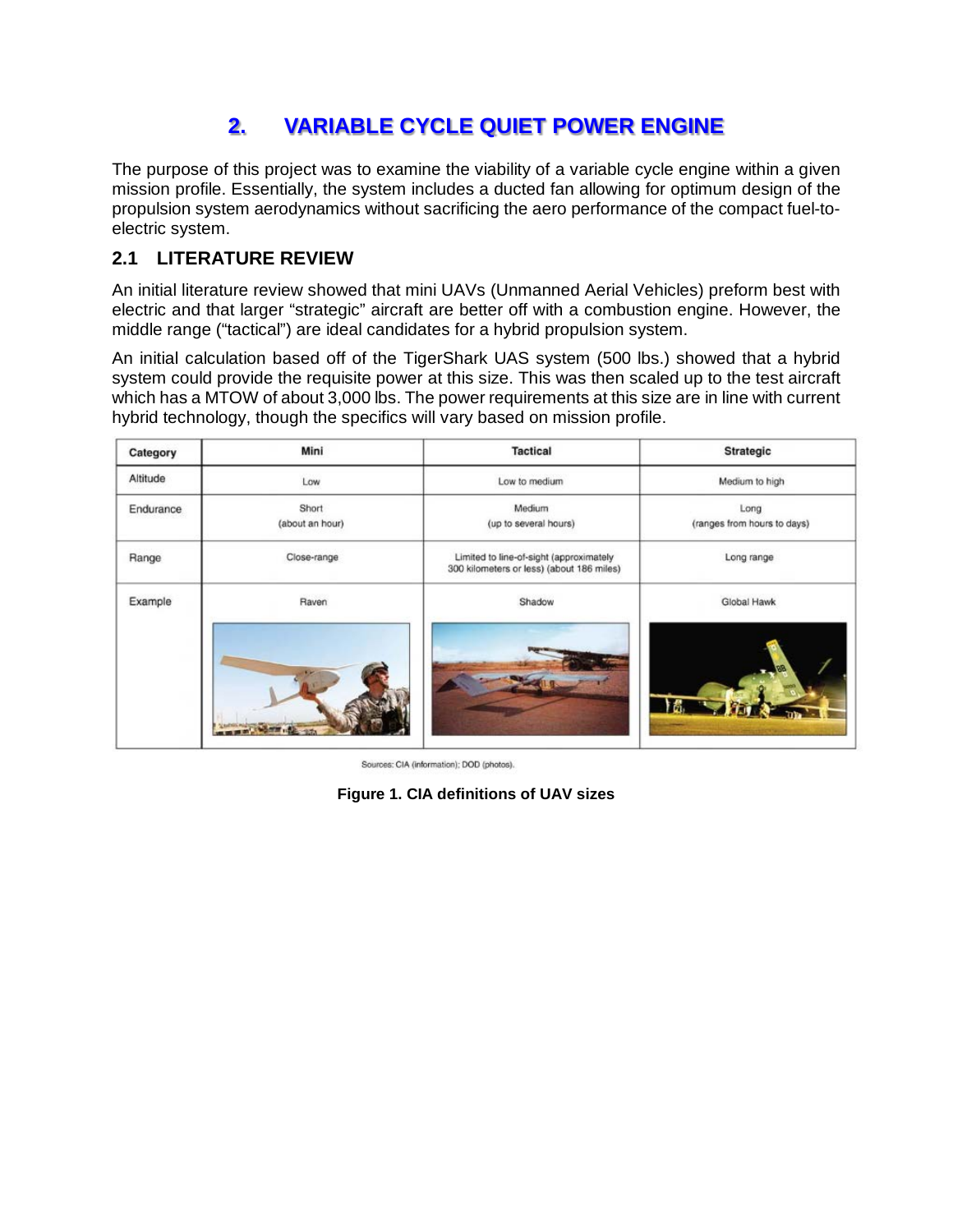#### <span id="page-5-0"></span>**2.2 LEARNING NPSS**

At the start of the project, I was familiar with the use of NPSS and its syntax, but had only used it for the purpose of an engine cycle analysis. As such, the first month of the project was spent on understanding how the Mission Elements aspect of NPSS functioned. Since documentation on the use of these elements was lacking, I modified CDM05 to understand how it worked.

Additionally, David Ransom's VCQ engine model worked best with the NPSS IDE. Although easy to use, the IDE is under development so not all aspects are functional. It was, therefore, an additional project objective to provide feedback on the IDE.

The initial VCQ engine was not compatible with how NPSS handles mission analysis. This required re-writing the initial model, adding a PowerSetting and EngineInterface, while also restructuring the model into an assembly.

#### <span id="page-5-1"></span>**2.3 MODIFICATIONS AND CONCEPT**

The example mission analysis was for a fighter aircraft. However, the UAV for this analysis is based off of a high lift/drag ratio, sail plane variant aircraft. Therefore, the airframe weights, payloads, and drag polars had to be generated for this specific instance. More details can be found in the project documentation.



**Figure 2. Modeling transition from small scale to midsize tactical UAV**

<span id="page-5-4"></span>The concept was to use the combustion powered engine for all points in the flight, except during a loiter segment. In this section, a battery is used. However, NPSS does not allow for variable cycle analysis, requiring the integration of two "different" engines for the mission. The second engine was essentially the same as the first, but without the combustor. Through the use of a Class Member Access Operator, the engines can be swapped during the loiter segment of the mission.

#### <span id="page-5-2"></span>**2.3.1 ADDING A BATTERY**

For all intents and purposes, a battery can be modeled as an extra payload. Based on another literature review, a spreadsheet that calculates battery weight based on equivalent fuel weight or loiter time was generated.

This was implemented into the mission analysis via a separate function file. Essentially, the mission analysis runs with a combustion engine, then a hybrid case. After the first run, this function takes the amount of fuel burned during loiter and converts it to an appropriate battery weight for the second run.

#### <span id="page-5-3"></span>**2.3.2 ADJUSTING FUEL BURN**

NPSS does not check whether or not the fuel burned during the mission is more than the fuel input at the start. As a consequence, it is possible that the analysis yields more fuel burned than is actually available. To avoid this issue, another separate function file is used. This function varies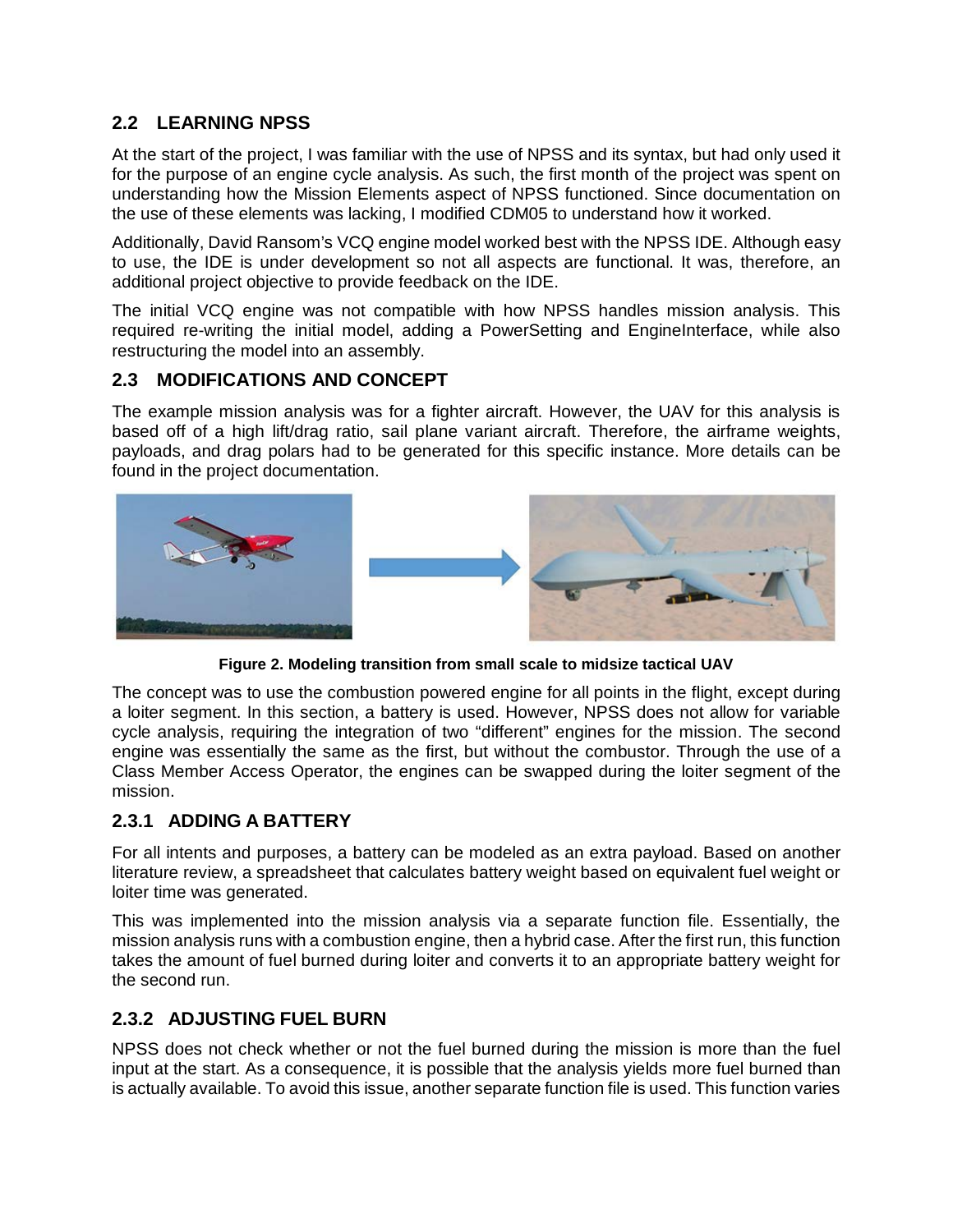the fuel input at the start of the mission until it is greater than the fuel burned. It also allows the user to specify an excess fuel margin.

#### <span id="page-6-0"></span>**2.4 RESULTS**

Based on the analysis, a hybrid cycle UAV would be the optimum choice for loiter times less than 1.5 hours. Beyond this point, the added battery weight requires more fuel for the mission than if it ran entirely on a combustion engine.



**Figure 3. Battery and Fuel Weights for Given Loiter Time**

#### <span id="page-6-2"></span><span id="page-6-1"></span>**2.5 CURRENT STATUS**

The mission analysis shows that a mid-sized hybrid UAV based off of the VCQ engine design is feasible for short loiter times. A sensitivity analysis was carried out to determine numerous target areas to increase the range or loiter times, which are identified in the project files.

The next steps for this project would be to examine the weight reduction of a VCQ engine over a traditional hybrid system in addition to physically modelling the UAV.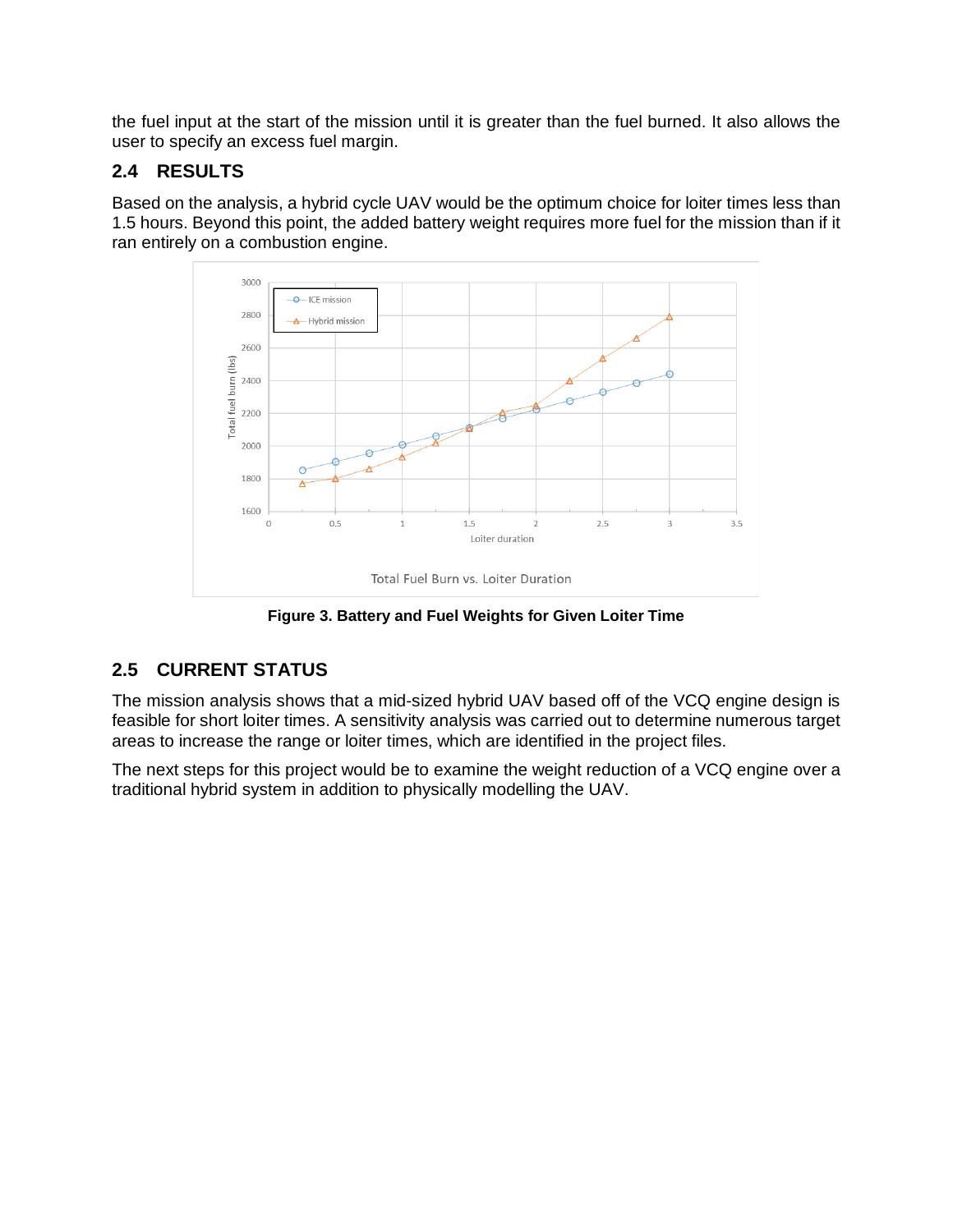## **3. LASER PIV SYSTEM**

<span id="page-7-0"></span>The goal of this project is to repurpose the Quantel Qsmart Twins laser for use in a particle image velocimetry (PIV) system.

#### <span id="page-7-1"></span>**3.1 FEASIBILITY**

The PIV system must have a laser, related optics, timing-based control system, and a camera. The most critical aspect of the system is in the timing component. A literature review showed that a laser PIV system can be built at a reasonable price assuming certain timing and image requirements are met.

#### <span id="page-7-2"></span>**3.2 SYSTEM SETUP**

After purchasing the required sheet forming optics, we determined that the current department camera could not be externally controlled and, therefore, could not be used in the system. A NIKON DSLR3500 was selected for its resolution, fast shutter speed, and capability to be externally controlled.

Initially, the laser cooling units were not with the actual laser, but were eventually located. Setting up the laser was relatively straight forward; it was simply bolted to a cart and connected to the cooling units.

When filling the cooling units and testing the pumps, two of the fuses blew in Cooler Unit 1. Quantel believes this to be a motherboard issue; they are checking their stock in the U.S. and France for a spare part. If they are unable to locate one, we will have to ship the cooling unit to the manufacturer for repairs. During this down time, a collection of safety and operating procedures were compiled.



**Figure 4. Laser Mounted to Cart, Cooling Units Below**

#### <span id="page-7-4"></span><span id="page-7-3"></span>**3.3 CURRENT STATUS**

Due to the failure of Coolant Unit 1, we were unable to test the laser. However, all components are ready and assembled. The next steps would involve aligning the laser, hooking up an external controller, and then testing.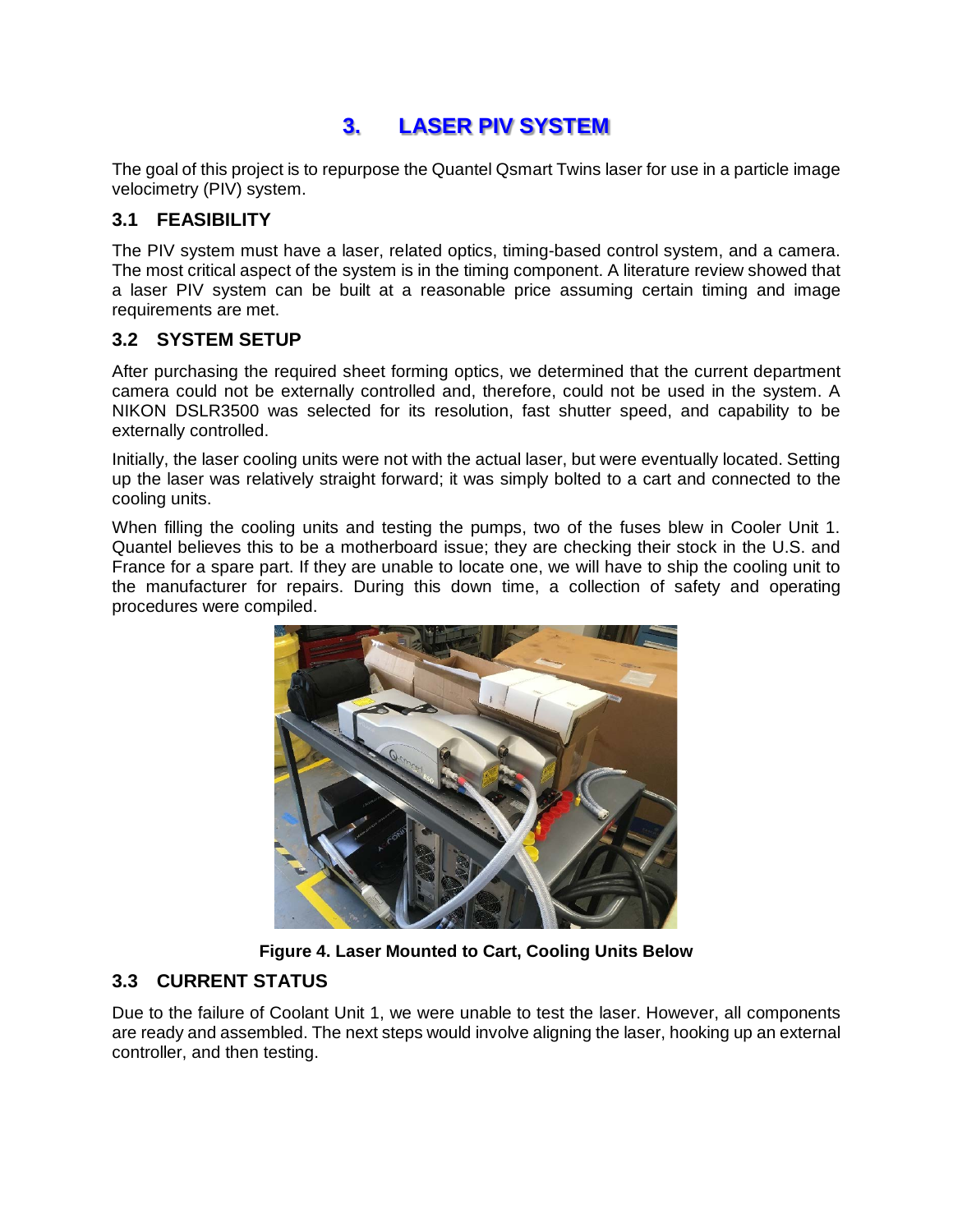## **4. DRAG TEST RIG**

<span id="page-8-0"></span>The goal of this project was to rebuild the drag test rig and collect data from of a new set of samples.

#### <span id="page-8-1"></span>**4.1 PROGRESS**

The rig was initially in storage, so a location for it had to be found. After relocating the rig, it was disassembled to remove the previous test article then re-assembled. The rig had several leaks, which were plugged. The lack of availability of pressure transducers set the project back about a month. Additionally, Division 18 IT restricted installs of REFPROP due to licensing issues.

#### <span id="page-8-2"></span>**4.2 CURRENT STATUS**

<span id="page-8-3"></span>The rig was run with both a set of flat plates and with plates surfaced with riblets. No data analysis has been carried out at this point, so that would be the next step for this project.



**Figure 5. Current Drag Test Rig Setup**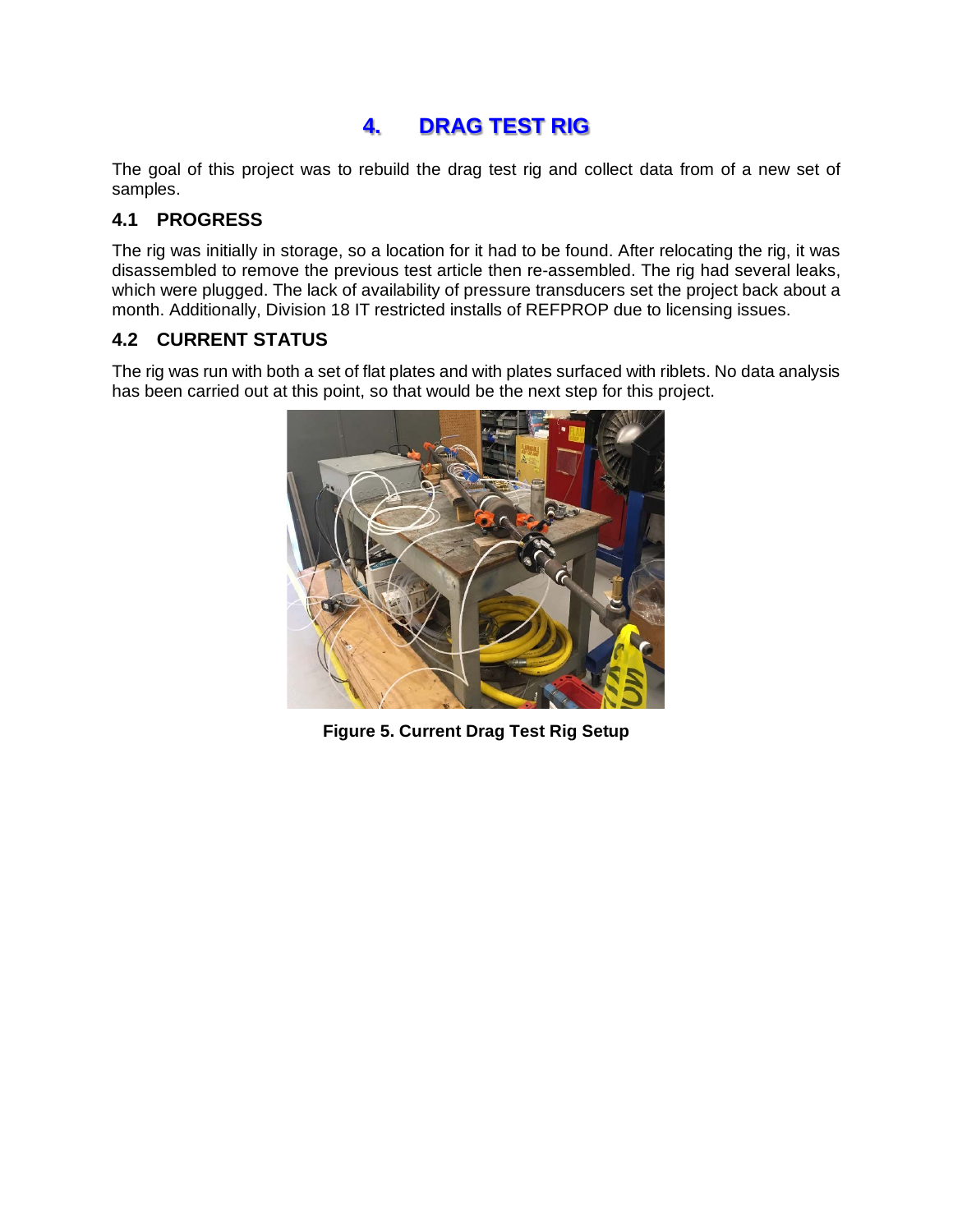# **5. TITAN T62-32 INSTRUMENTATION**

<span id="page-9-0"></span>The goal of this project was to instrument the Titan T62 and run it with an attached generator.

#### <span id="page-9-1"></span>**5.1 SAFETY UPGRADES**

After confirming that the engine ran as stock, the control panel was disassembled and disconnected from the engine. The wires were only several feet long, presenting a safety issue. This was resolved by splicing in a larger wire grouping extending it out to 15 ft. With these upgrades, the control panel could be separate from the engine cart.

#### <span id="page-9-2"></span>**5.2 GENERATOR INFORMATION**

While we did have a manual for the engine, we did not have one for the generator. Finding documentation on the almost 50-year-old engine was rather difficult, but eventually one was sourced from a vendor. The same vendor supplied some information on connecting the generator to an output, which indicated a need to purchase a voltage regulator. All of these aspects should be considered for future project work.

#### <span id="page-9-3"></span>**5.3 CURRENT STATUS**

In light of the missing equipment, the project goal was shifted to obtaining baseline data from the engine. In addition to collecting pressure and temperature data at compressor discharge, there will be several temperature probes mounted in the exhaust. However, the orifice plate (to measure air mass flow rate) is not rated to temperatures above 200°F, so the exhaust pipe is extended to allow for cooling.

Due to time constraints, the T62 was only able to be configured with instrumentation ports. There are ¼" thermocouple fittings in the exhaust and two ports at compressor discharge (one for temperature and the other for pressure). The next steps for this project would be to insert the thermocouples & pressure transduces, and carry out a test.

<span id="page-9-4"></span>

**Figure 6. Current T62 Setup**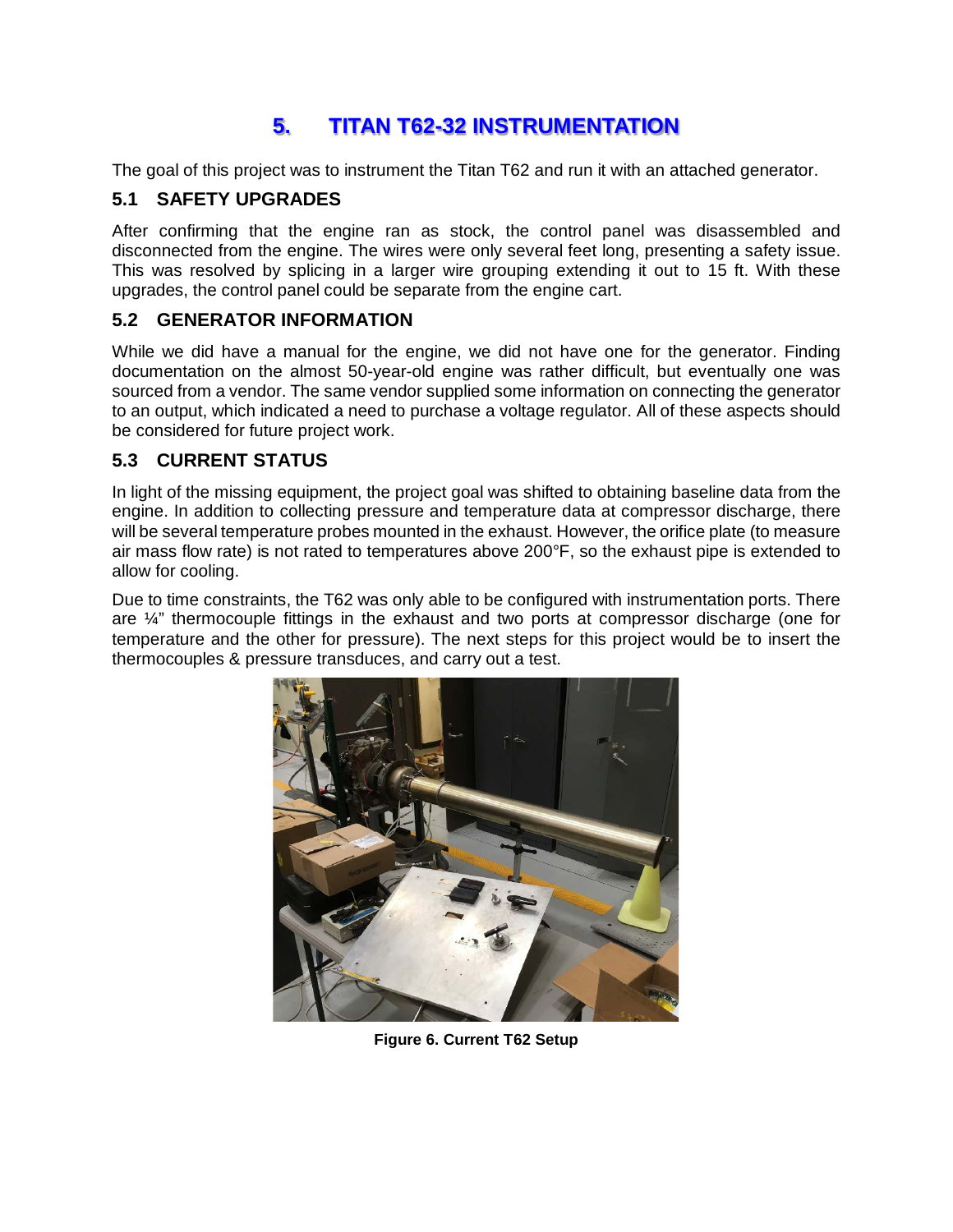## **6. NPSS UNIT CONVERSION**

<span id="page-10-0"></span>The goal of this project was to take an example of one of the Common Development Models and convert it to allow for SI unit input/output.

#### <span id="page-10-1"></span>**6.1 CHANGES**

Within model files, NPSS support a "units" modification after value assignment. Although this is the most concise way of handling unit conversions, several methods were used as a demonstration. These were compiled in a short document, explaining how each works.

Units are handled differently in viewers through a separate @units modifier. However, in title blocks, the actual value of the variable is pulled so a mathematical operation for the conversion has to be performed. All of this was documented in the aforementioned explanation file.

#### <span id="page-10-2"></span>**6.2 CURRENT STATUS**

This project was completed with regards to the requirements.